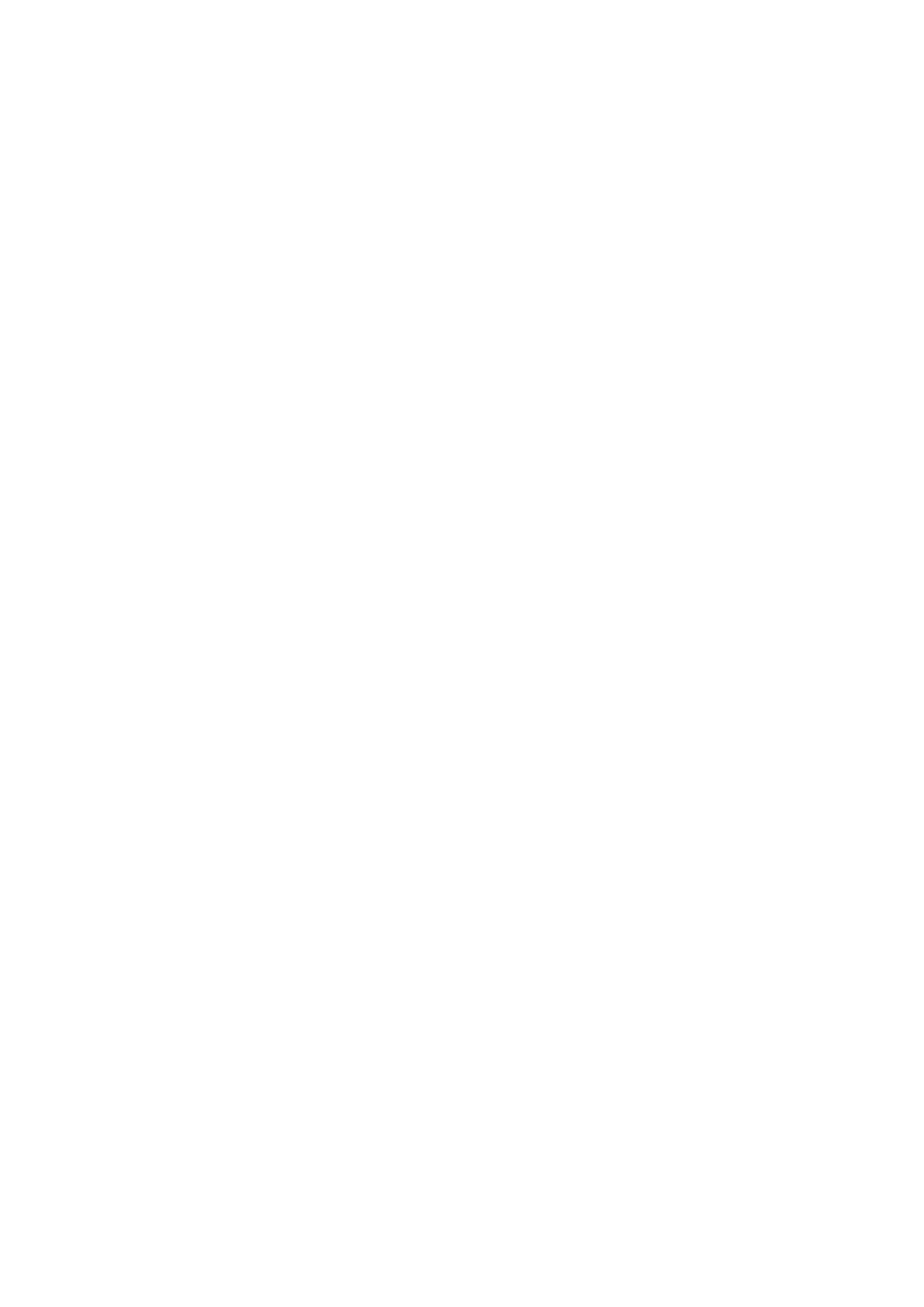### **ANNEX**

### **GUIDELINES FOR ONBOARD SAMPLING FOR THE VERIFICATION OF THE SULPHUR CONTENT OF THE FUEL OIL USED ON BOARD SHIPS**

#### 1 **Preface**

The objective of these Guidelines is to establish an agreed method for sampling to enable effective control and enforcement of liquid fuel oil being used on board ships under the provisions of MARPOL Annex VI.

### 2 **Sampling location**

2.1 The on-board representative sample or samples should be obtained from a designated sampling point or points as agreed by the Administration taking into account the criteria given in paragraphs 2.2.1 to 2.2.5 of these Guidelines.

2.2 In the absence of the sampling point or points referred to in paragraph 2.1, the fuel sampling point to be used should fulfil all of the following conditions:

- .1 be easily and safely accessible;
- .2 take into account different fuel oil grades being used for the fuel oil combustion machinery item;
- .3 be downstream of the in-use fuel oil service tank;
- .4 be as close to the fuel oil combustion machinery as safely feasible taking into account the type of fuel oil, flow-rate, temperature, and pressure behind the selected sampling point:
- .5 the sampling point should be located in a position shielded from any heated surface or electrical equipment and the shielding device or construction should be sturdy enough to endure leaks, splashes or spray under design pressure of the fuel oil supply line so as to preclude impingement of fuel oil onto such surface or equipment:
- .6 be proposed by the ship's representative and accepted by the inspector; and
- .7 the sampling arrangement should be provided with suitable drainage to the drain tank or other safe location.

2.3 Fuel oil samples may be taken at more than one location in the fuel oil service system to determine whether there is a possible fuel cross-contamination in the absence of fully segregated fuel service systems, or in case of multiple service tank arrangements.